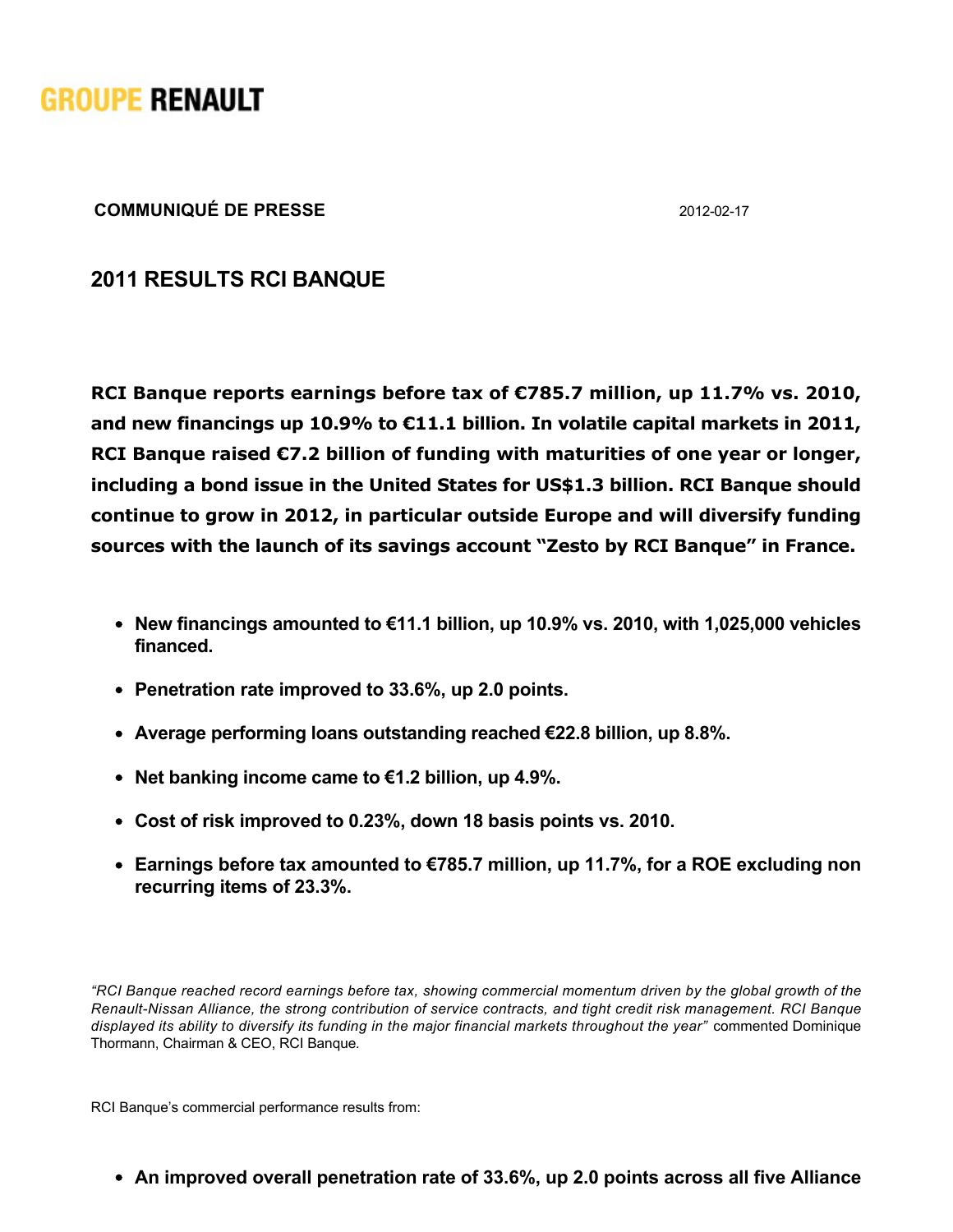**brands.**

- **The ramp-up of the internationalization of RCI Banque's activities: nearly one third of RCI Banque's new financings were outside of Western Europe.**
- **Used car financings bounced back with 165,000 new contracts, up 10.4%.**
- **Services remain a key growth driver with 1,165,000 services contracts, up 9.2%.**

In 2011, RCI Banque also launched a branch in Ireland and played a major part in the start of sales of Renault's electric vehicle range as the Group's exclusive battery operator.

On the capital markets, RCI Banque raised €7.2 billion of funding with maturities of one year or longer, displaying reactivity by going to the market when conditions were favorable and securing competitive funding. RCI Banque pursued its funding diversification by issuing directly in the American, South Korean, Swiss and Brazilian markets, in addition to the Euro capital market. RCI Banque also issued an €800 million asset-backed securities backed by German auto loans.

Earnings before tax amounted to €785.7 million, up 11.7% vs. 2010, for a ROE excluding non recurring items of 23.3%. This performance is mainly explained by:

- **A net banking income of €1.2 billion, up 4.9%.**
- **A cost of risk at a historically low level with 0.23%, 18 basis points lower than 2010. This included a retail cost of risk of 0.35% and a positive dealer wholesale cost of risk of 0.12%.**
- **Controlled operating expenses came to €359.9 million (1.58% of outstandings) with an operating ratio of 30.3%.**

In 2012, the global automotive market should increase slightly, with a decrease in Europe, notably in France. RCI Banque's activities outside of Europe should more than compensate the expected slowdown in Europe.

The RCI Banque and Oyak joint venture in Turkey, Orfin, will also start its operations, and RCI Banque will pursue its bank project in Russia.

Renault's electric vehicle program will accelerate with the launch of Twizy, and most importantly Zoe, making Renault the world's first global manufacturer to provide a full range of competitive electric vehicles at an affordable price.

RCI Banque will regularly access the capital markets, as well continuing its policy of funding diversification. The launch of its savings account "Zesto by RCI Banque", as part of this policy, will provide RCI Banque's customers with an additional high quality financial product.

All of these items should result in RCI Banque maintaining a significant contribution to the Renault's consolidated Group financial results in 2012.